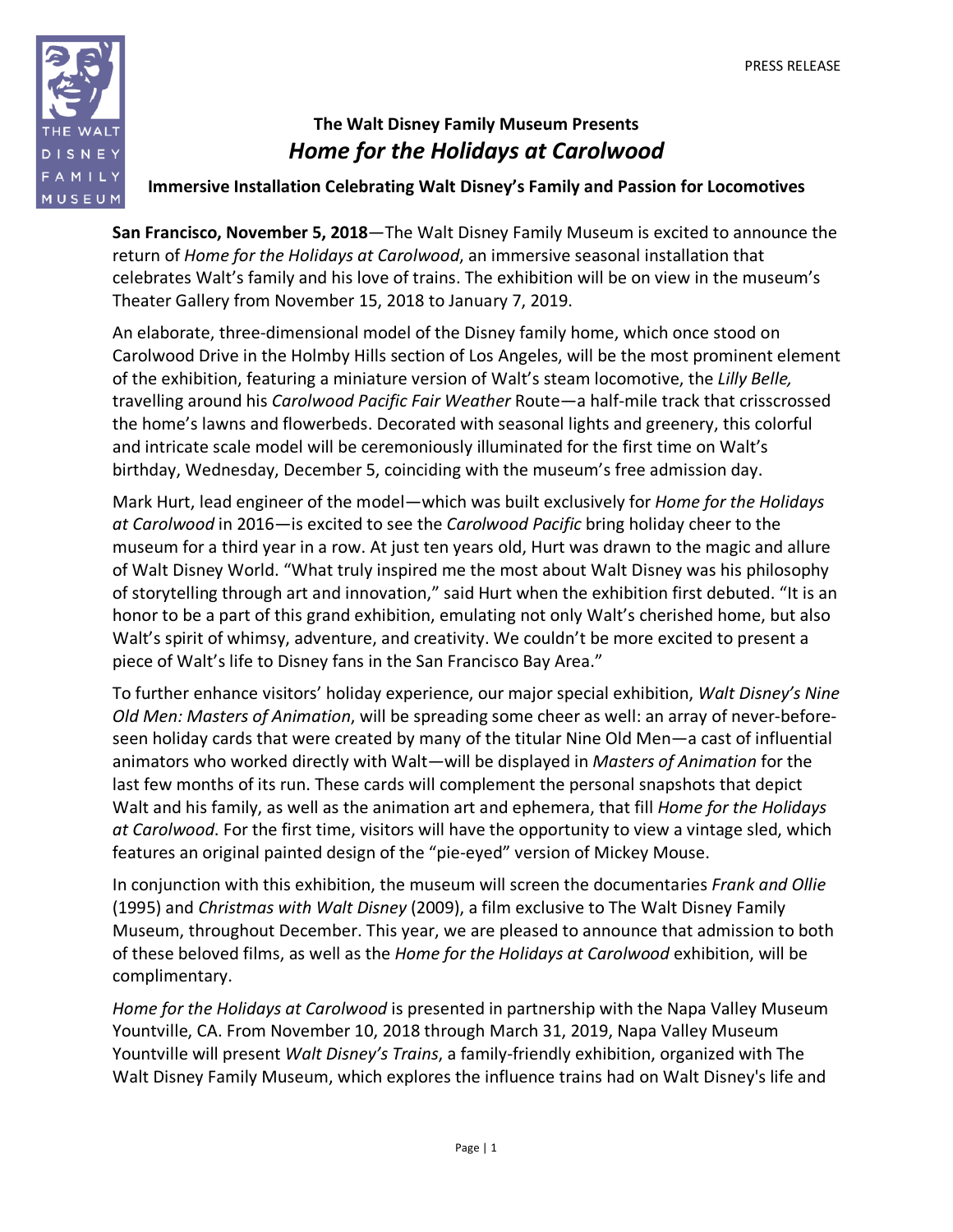work. It also tells the story of how his railroading legacy lives on in Disney films and Disney Parks around the world.

### **ABOUT MARK J. HURT**

Through his own engineering and manufacturing firm, Constructioneer LLC, Mark Hurt specializes in the field of entertainment engineering, designing, and fabricating elements for the motion picture industry, amusement park attractions, and custom process development and machinery for commercial organizations. His customers include such companies as Walt Disney Imagineering, Universal Studios, Lockheed, British Aerospace, IBM, Apple, Coca Cola, Hilton Hotels, and Norwegian Cruise Lines.

Hurt is one of the founders of the Atlanta-based company Nanoventions. Nanoventions combines innovative optical and non-optical microstructure mastering techniques with economic manufacturing methods to bring high quality micro-optic solutions to many already established markets. Current applications of the company's technologies include: document and product security and authentication technologies to prevent counterfeiting of currency, driver's licenses, event, and transit tickets, and pharmaceuticals; and industrial optical films for use in commercial lighting, LCDs, televisions, and solar cells.

Hurt holds 26 U.S. patents with numerous patents pending. He is a member of, and published author for, the International Society for Optics and Photonics. He has served for several years as an instructor with United States Navy Seal Cadets. He supports Best Friends Animal Society, and the Pumpkin Foundation, which benefits rescued animals. Hurt and his wife currently reside in Hawaii, while their son, a United States Marine, studies Aerospace Engineering at the University of Central Florida.

## **ABOUT THE WALT DISNEY FAMILY MUSEUM**

The Walt Disney Family Museum presents the fascinating story and achievements of Walt Disney, the man who raised animation to the level of fine art, transformed the film industry, tirelessly pursued innovation, and created a global, yet distinctively American, legacy. Opened in October 2009, the 40,000-square-foot facility features innovative technology alongside a vast collection of historic materials and artifacts that bring Disney's achievements to life; myriad interactive galleries, which present early drawings and animation, movies, music, listening stations, a spectacular model of Disneyland, and much more, round out the permanent collection. The museum is a  $501(c)(3)$  nonprofit organization located in the scenic Presidio of San Francisco.

The Walt Disney Family Museum has created many world-class exhibitions, such as *Disney and Dalí: Architects of the Imagination*; *MAGIC, COLOR, FLAIR: The World of Mary Blair*; *Water to Paper, Paint to Sky: The Art of Tyrus Wong*; and *Walt Disney's Nine Old Men: Masters of Animation*, several of which have traveled to other museums around the world.